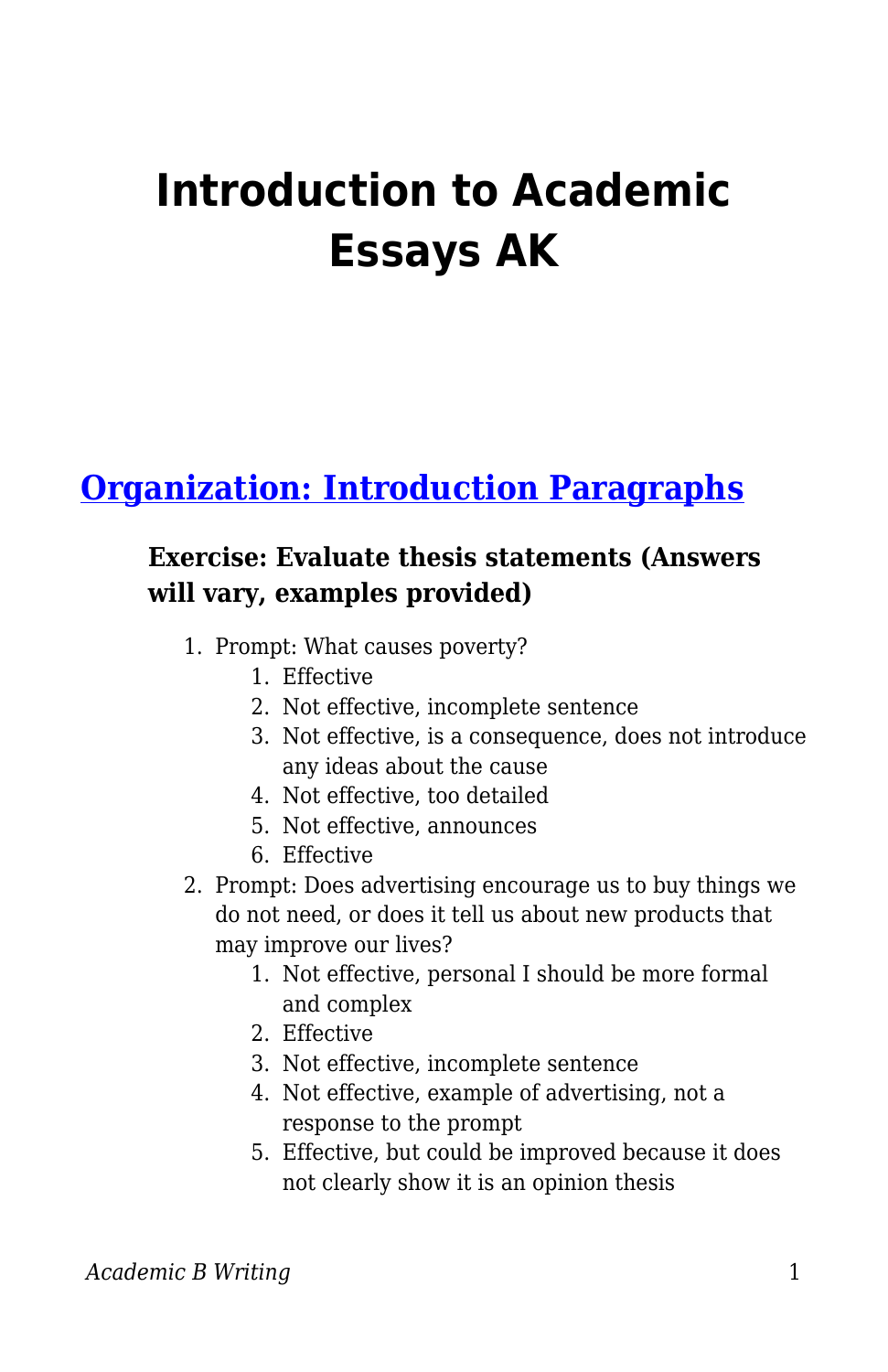6. Not effective, announces

## **[Organization: Conclusion Paragraphs](https://edtechbooks.org/academic_b_writing_p/conclusion_paragraph)**

#### **Exercise: Restate a thesis (Answers will vary, examples provided)**

- 1. The dignity and bravery that Rosa Parks demonstrated during the Civil Rights movement made her an influential leader.
- 2. Divorce is often caused by finanical problems and miscommunication.
- 3. The education of citizens and storage of commodities are two important ways that governments can prepare for disasters.

## **[Organization: Example Essay](https://edtechbooks.org/academic_b_writing_p/example_essayP)**

#### **Exercise: Analyze an essay**

- 1. Yes
- 2. Yes (Some of the most impactful inventions of the nineteenth century that changed the way we live were the telephone, the bicycle, and plastic)
- 3. Yes (The telephone was an important invention because it enabled real-time communication with people in another location. Another very important invention from the nineteenth century was the bicycle because it was a unique form of transportation available to anyone. Finally, plastic was a revolutionary invention because it made certain products cheaper, but it also introduced a new attitude into society.)
- 4. Yes, they match the order of the thesis statement
- 5. Yes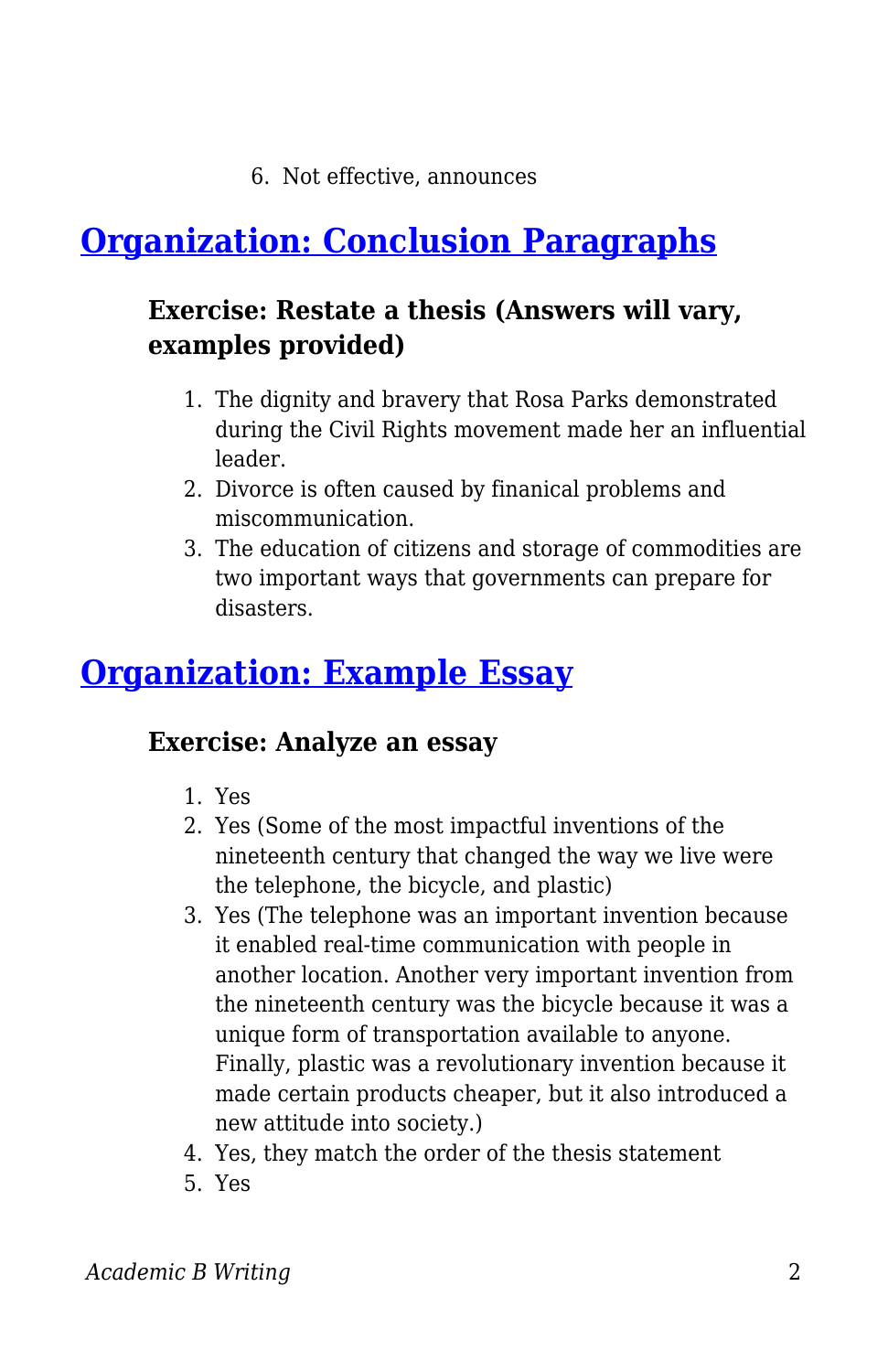- 6. Yes
- 7. Yes
- 8. Yes
- 9. Yes (It is obvious that these three nineteenth-century inventions dramatically changed the way people lived.)
- 10. Prediction